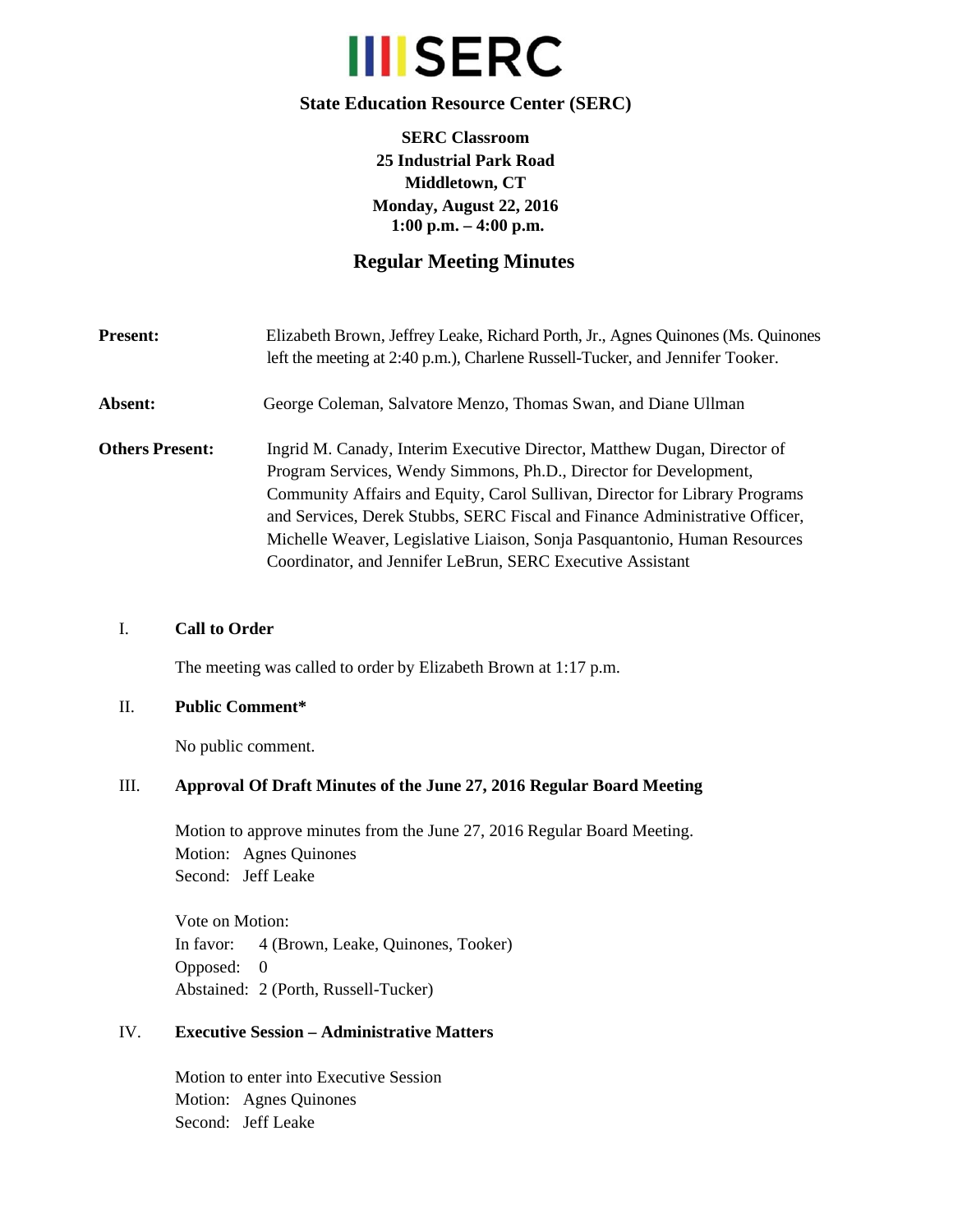SERC Board of Directors Regular Meeting August 22, 2016

> Vote on Motion: In favor: 6 (Brown, Leake, Porth, Quinones, Russell-Tucker, Tooker) Opposed: 0 Abstained: 0

The Board voted unanimously to enter into Executive Session at 2:07 p.m.

Present in executive session were members Liz Brown, Jeffrey Leake, Richard Porth, Jr., Agnes Quinones, Charlene Russell-Tucker, and Jennifer Tooker.

Also invited to go into part of executive session was Ingrid M. Canady, Interim Executive Director and Sonja Pasquantonio, Human Resources Coordinator.

Motion to exit Executive Session with no motions or actions taken.

Motion: Jeff Leake Second: Agnes Quinones

Vote on Motion: In favor: 6 (Brown, Leake, Porth, Quinones, Russell-Tucker, Tooker) Opposed: 0 Abstained: 0

The Board voted unanimously to exit Executive Session at 2:37 p.m.

#### V. **Updates from Ingrid M. Canady, Interim Executive Director, SERC**

a. Fiscal Report

SERC Fiscal and Finance Administrative Officer, Mr. Derek Stubbs, provided monthly fiscal update to the Board Members.

There was general discussion.

b. IDEA Final Budget

Ms. Canady shared that she has met with Dr. Isabelina Rodriguez, Interim Chief Academic Officer, regarding the 2016-2017 SERC IDEA Budget, which was approved and signed with changes. SERC will provide quarterly reports to the CSDE regarding its funding and Ms. Canady will continue to meet with Dr. Rodriguez on a monthly basis to ensure that SERC is working within the agreed signed contract.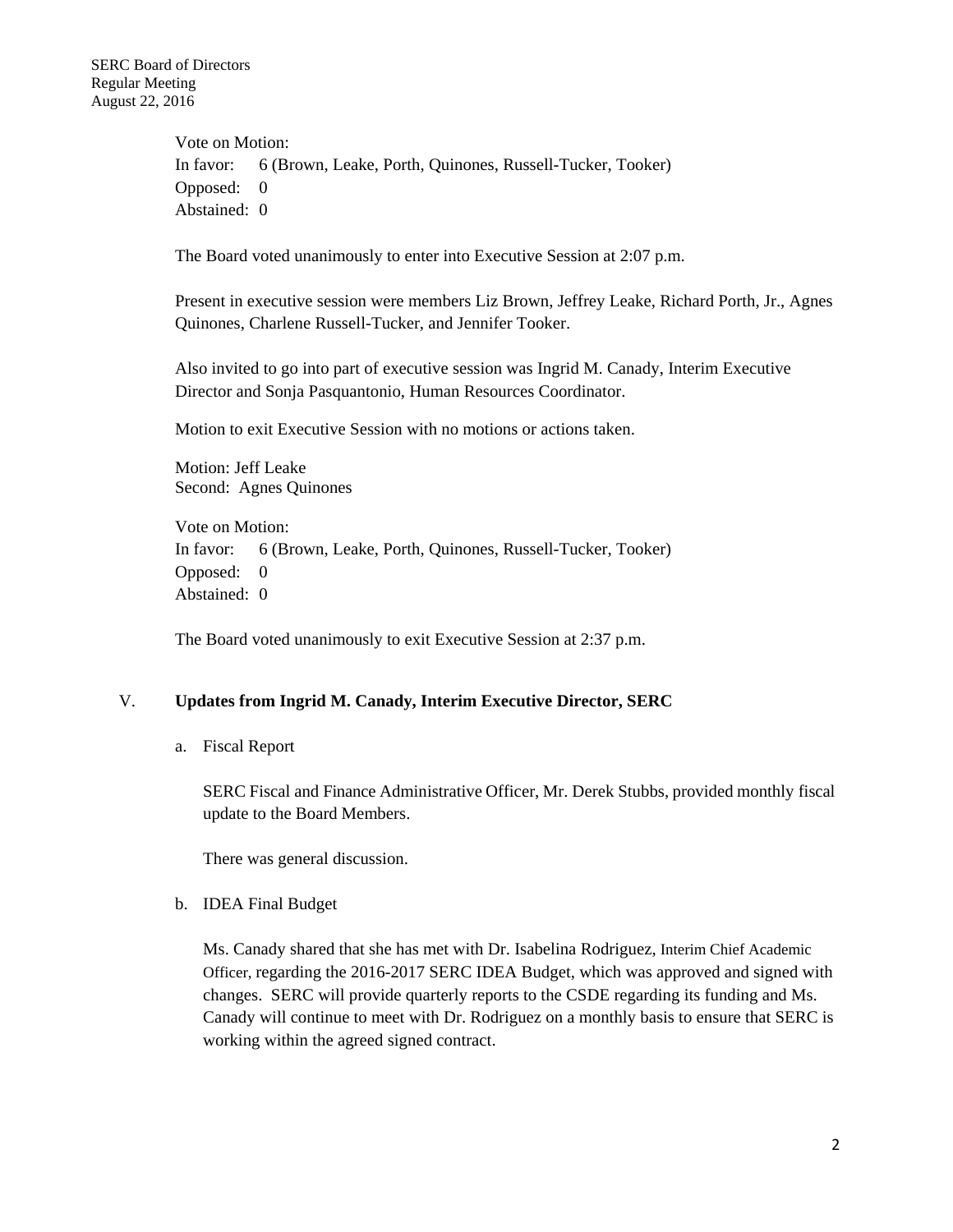c. Revised SERC Operational Budget

Mr. Stubbs reviewed the revised Operational Budget and discussed changes with the Board.

There was general discussion.

d. Meeting with Commissioner Wentzel and Chair and Vice-Chair, State Board of Education

The meeting is scheduled on Tuesday, September 20, 2016. Board Members provided questions that they would like addresses at this meeting, specifically around the CSDE's five-year plan.

e. Position Updates (Vacancies to be Filled)

Ms. Canady shared that SERC will post three positions for employment.

### VI. **Items for Discussion**

a. SERC's Procurement Policy

Ms. Canady reviewed and distributed the current SERC Procurement Policy. SERC established such procedures to address "what" is required by SERC employees when developing and implementing PSA's. This policy is necessary in order to ensure compliance with the requirements of P.A. 13-286 which designates SERC as a "state contracting agency".

There was general discussion.

#### VII. **SERC Foundation Update**

a. Update from Jeffrey Leake, Chair

Mr. Leake shared information on the current grants that the SERC Foundation has applied for and the status of each of those grants.

There was general discussion.

## VIII. **Committee Reports**

a. Finance Committee

Ms. Tooker informed board members that the Finance Committee met with the auditor from CohnResnick. Ms. Tooker relayed the specific information that the auditor will request and discussed the timetable for when the committee and the full board should receive the draft auditing reports.